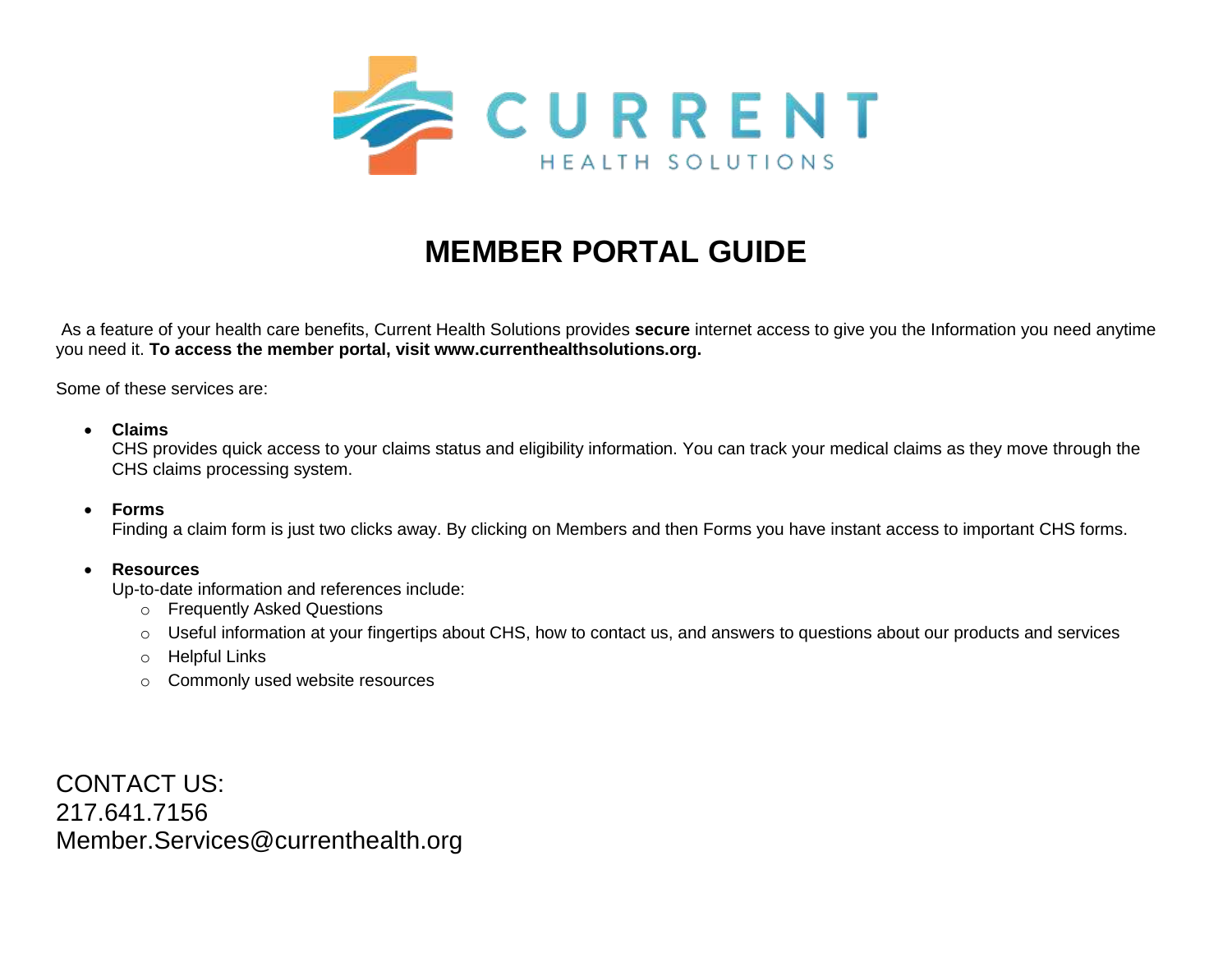## 1. Creating an Account

To create a login for the CHS Member Portal, an active member will need to create an account.





## **Total health takes teamwork**

From access to care coordinators to the ability to talk to a physician online, our plans have one thing in common, to keep you feeling your best. We provide simple and easy to understand health benefits that fit your life, your needs, and your goals. Signup today or login if you're already a member. Welcome to Current Health Solutions.



Local: 217-641-7156 Toll-Free: 855-247-3233 TTY: 800-743-3333 Ext 711

Website: www.currenthealthsolutions.org

### Manage your account

You'll get access to your benefits, claims, important documents and more.

**III** Maurosucalan kanafita and armoracles

### Sign into your account

| Username |                |
|----------|----------------|
| Password |                |
|          |                |
| Sign in  | Create account |

Forgot your username or password?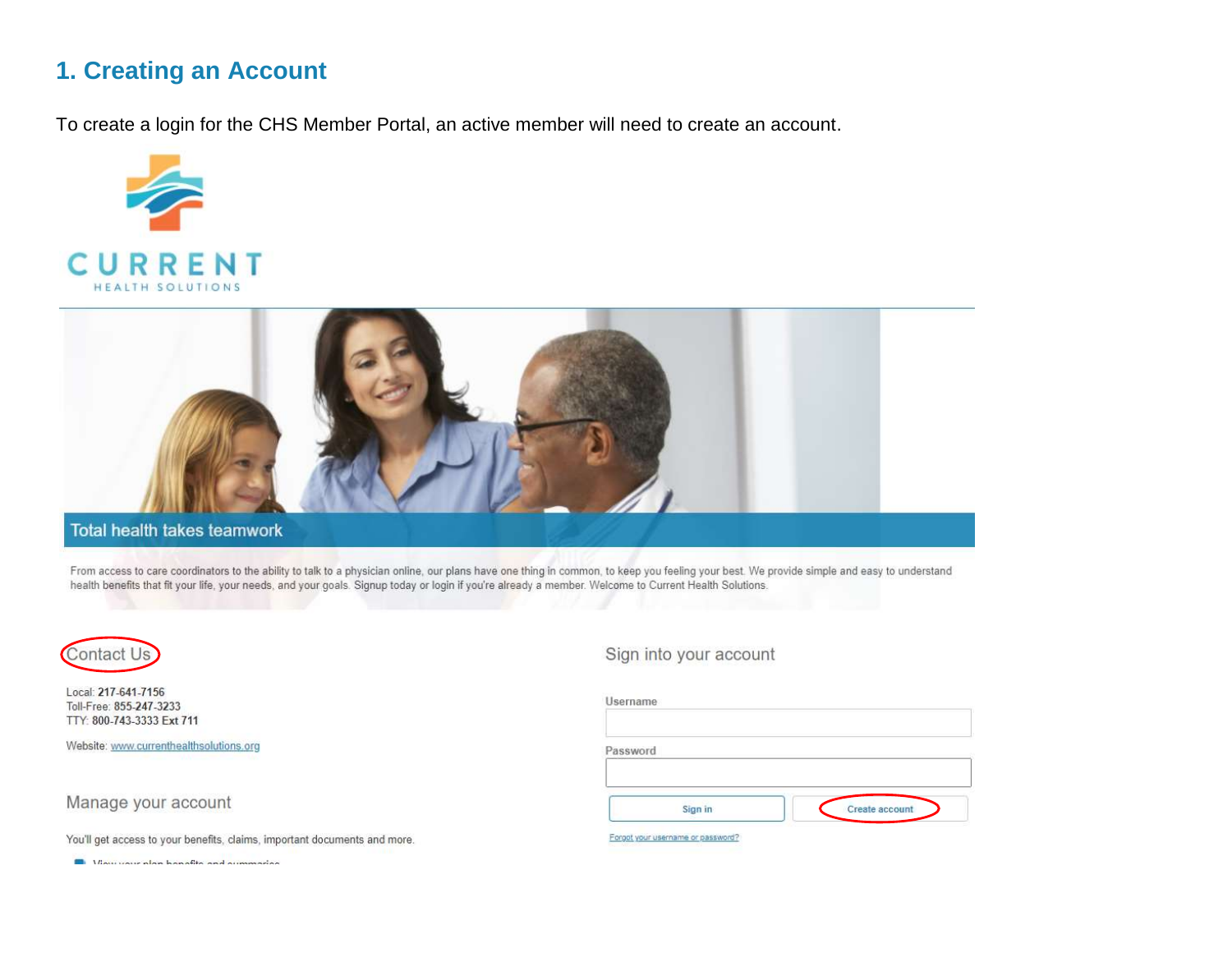A license agreement screen will display, and the member will need to click the *Accept Box*.

### License Agreement

Please read the License Agreement. Click "Next" to continue or "Cancel" to go back to the login page.

| License Agreement                                                                                                                                                                                                                                                                                                                                                                                                                                                                                                                                                                                                                                                                                                                                                                                                                                                                                                                                                                                                                               |  |
|-------------------------------------------------------------------------------------------------------------------------------------------------------------------------------------------------------------------------------------------------------------------------------------------------------------------------------------------------------------------------------------------------------------------------------------------------------------------------------------------------------------------------------------------------------------------------------------------------------------------------------------------------------------------------------------------------------------------------------------------------------------------------------------------------------------------------------------------------------------------------------------------------------------------------------------------------------------------------------------------------------------------------------------------------|--|
| License Grant. This is a legal Agreement between you and the producers of this website. The terms of this Agreement govern your use of and access to this website. By using this<br>website, you are agreeing to be bound by this Agreement. In consideration of your agreement to these terms and for other valuable consideration, you are granted a nonexclusive, non-<br>transferable, limited, terminable license to access and use the website under the laws of the United States. The producer of this website, Healthx Inc., reserves all rights not expressly<br>granted in this Agreement.                                                                                                                                                                                                                                                                                                                                                                                                                                           |  |
| Restrictions. This website is protected by United States copyright law, international treaty provisions, and trade secret, trade dress and other intellectual property laws. Unauthorized<br>copying of ar access to this website is expressly farbidden. You may not capy, disclose, loan, rent, sell, lease, give away, give your password to or otherwise allow access to this website<br>by any other person, except that you may allow your spouse or immediate family to use the website for the purpose of processing your own data. You agree to only use this website to<br>process your own data. You agree not to misuse, abuse, or overuse beyond reasonable amounts, this website. You agree not to attempt to view, disclose, copy, reverse engineer,<br>disassemble, decompile or otherwise examine the source program code behind this website. You may be held legally responsible for any copyright infringement or other unlawful act that<br>is caused or incurred by your failure to abide by the terms of this Agreement. |  |
| Term and Termination. This license is effective until terminated by either you or the producers of this website. This license will automatically terminate without notice if you fail to comply<br>with any provisions of this Agreement. The provisions of this Agreement which by their nature extend beyond the termination of this Agreement shall survive termination of this<br>Agreement, including but not limited to the sections relating to Restrictions. Content of the Webste, Links to Third Party Websites, Disclaimer of Warranties, Limitation of Lisbility, and<br>Governing Law.                                                                                                                                                                                                                                                                                                                                                                                                                                             |  |
| Content of the Website. The insurance products, data, and other information referenced in the website are provided by parties other than the producer of the website. We make no<br>representations regarding the products, data, or any information about the products. We are not liable for emors in data or transmission or for lost data. Any questions, complaints, or<br>claims regarding the products or data must be directed to the appropriate provider or vendor.                                                                                                                                                                                                                                                                                                                                                                                                                                                                                                                                                                   |  |
| Links to Third Party Websites. The hypertext links in the website let you leave our website. The linked websites are not under our control, and therefore we are not responsible for the<br>contents of any linked website. We are providing these links to you only as a convenience, and the inclusion of any link does not imply any endorsement by the producers of the site.                                                                                                                                                                                                                                                                                                                                                                                                                                                                                                                                                                                                                                                               |  |
| E Accept                                                                                                                                                                                                                                                                                                                                                                                                                                                                                                                                                                                                                                                                                                                                                                                                                                                                                                                                                                                                                                        |  |
| Cancel<br>Next                                                                                                                                                                                                                                                                                                                                                                                                                                                                                                                                                                                                                                                                                                                                                                                                                                                                                                                                                                                                                                  |  |

The member will complete the fields and click *Next*.

| Member ID     |  |  |  |
|---------------|--|--|--|
|               |  |  |  |
| First Name    |  |  |  |
| Sam           |  |  |  |
| Last Name     |  |  |  |
| Jones         |  |  |  |
| Date of Birth |  |  |  |
| 05/11/1956    |  |  |  |
|               |  |  |  |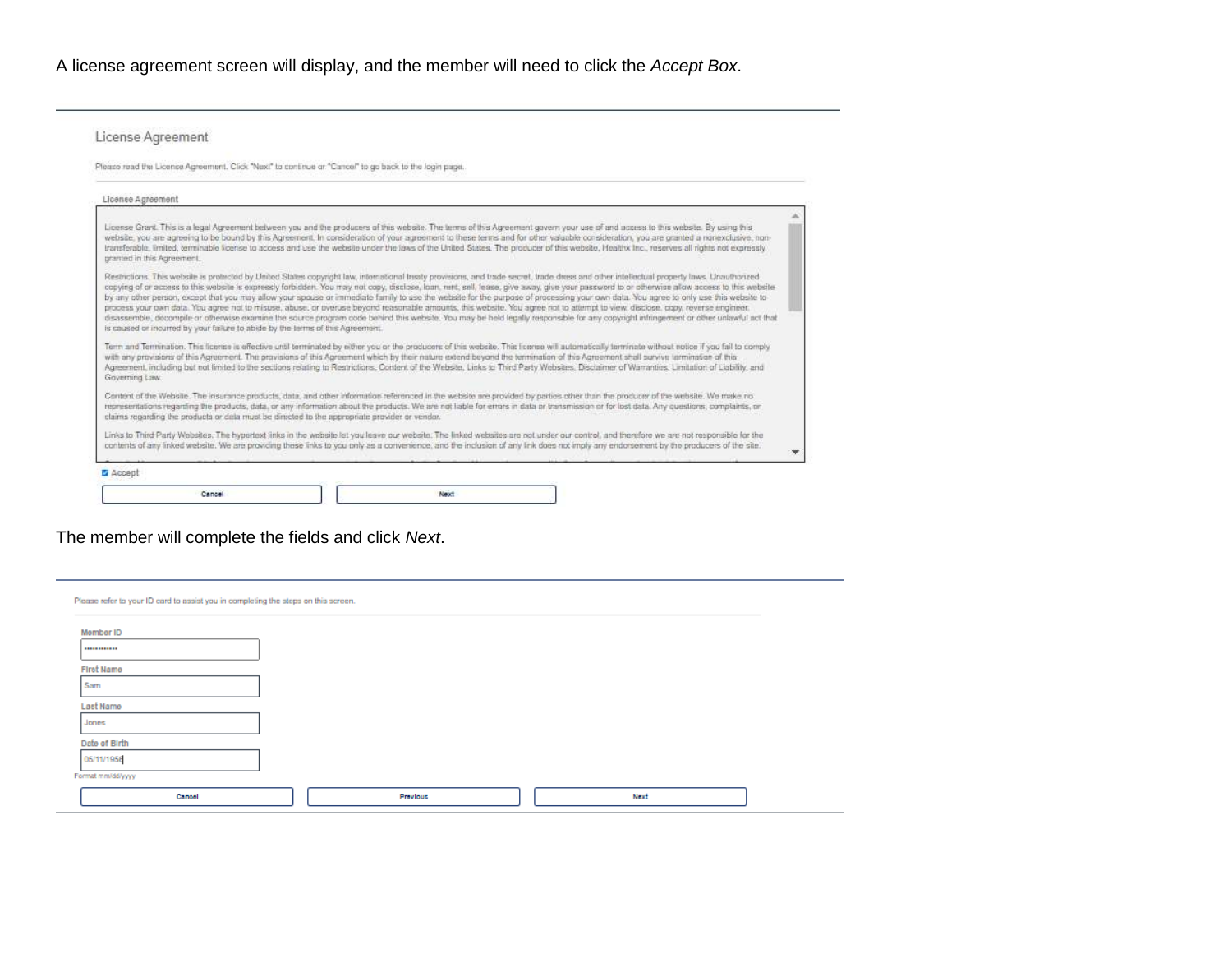## **Create Login Information**

| Username: Must be at least 3 in length, beginning with a letter. Characters accepted are: alpha-numeric, . (dot), - (dash) and @              |
|-----------------------------------------------------------------------------------------------------------------------------------------------|
| Password: Must be at least 8 characters in length; and can use alpha numeric and the following special characters: - $.1\#S\% \&^* @\sim N\%$ |
| Enter a valid e-mail address                                                                                                                  |
| Select 3 security questions (for password reset or forgot password service)                                                                   |
| Click on "Next" at the bottom of the page                                                                                                     |

| Username              |              |      | Don't have an email account?                                                                  |
|-----------------------|--------------|------|-----------------------------------------------------------------------------------------------|
|                       |              |      | This site requires a valid email address. If you do not have                                  |
| <b>Email Address</b>  |              |      | an email address, you may create a FREE Email account<br>with one of these popular providers: |
| Confirm Email Address |              |      | - Gmail<br>Yahoo!<br>$\mathbf{r}$<br>- Hotmail                                                |
| Password              |              |      |                                                                                               |
|                       |              |      |                                                                                               |
| Confirm Password      |              |      |                                                                                               |
| Security Question 1   |              |      |                                                                                               |
| -- Select Question -- | $\checkmark$ |      |                                                                                               |
| Security Question 2   |              |      |                                                                                               |
| -- Select Question -- | $\checkmark$ |      |                                                                                               |
| Security Question 3   |              |      |                                                                                               |
| -- Select Question -- | $\checkmark$ |      |                                                                                               |
|                       |              |      |                                                                                               |
| Cancel                | Previous     | Next |                                                                                               |

The security screen will display, and member will need to follow instructions.

The Two-Factor Authentication screen will display, and member will need to choose how to receive the notification (Text, Mobile, Email verification).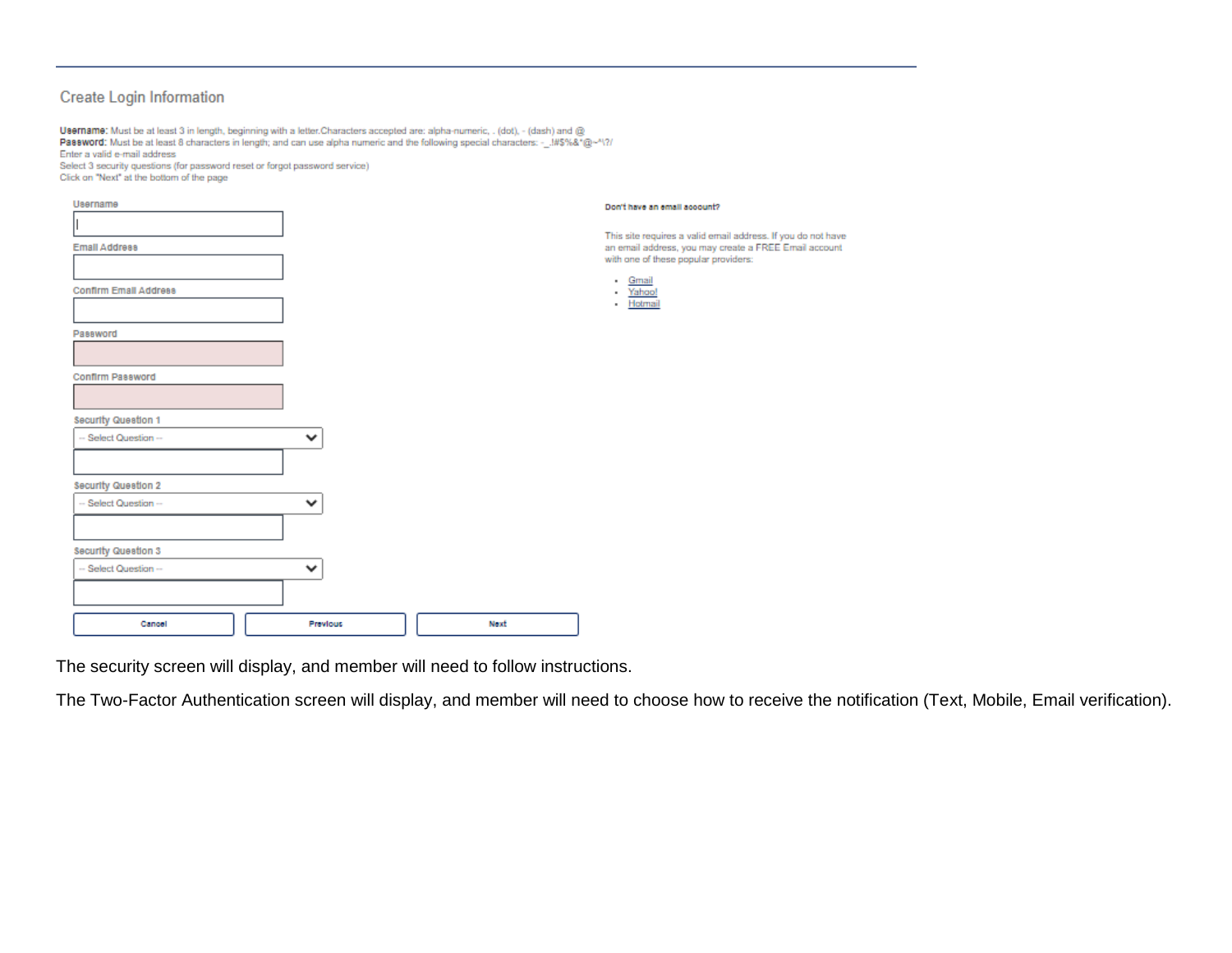

Enter the chosen method. A display box will appear:

|                                                        | <b>Two-Factor Authentication</b>                                                                      |           |
|--------------------------------------------------------|-------------------------------------------------------------------------------------------------------|-----------|
| Set up text message verification                       |                                                                                                       |           |
| or confirm the phone number below and click Send code. | To enable this method, we must first send a one-time security code to your mobile phone number. Enter |           |
|                                                        |                                                                                                       |           |
| <b>Phone Number</b>                                    |                                                                                                       | Send oode |
| One-time security code                                 |                                                                                                       |           |
| Didn't receive a code? Resend                          |                                                                                                       |           |
|                                                        | Enable<br>Cancel                                                                                      |           |

Enter the required information and then click on *Send Code*.

Once you receive the security code enter that number in the One-Time Security Code Field and click on *Enable the finish*. The member is now logged into the Member Web Portal.

A confirmation will display to confirm, and the member will click on *Finish.*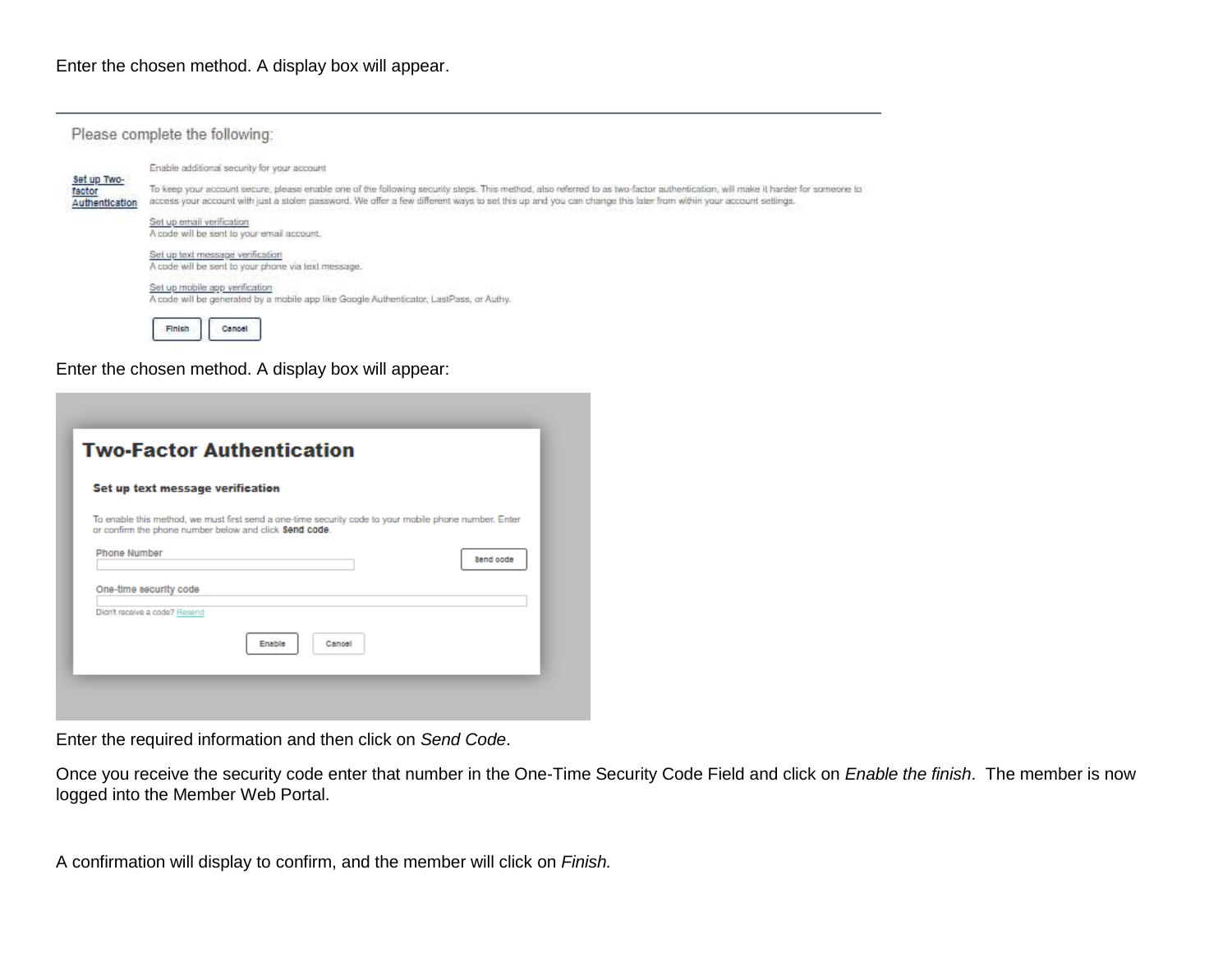## 2. Log-in Screen





Tol-Free: 855-247-3233 TTY: 000-743-3333 Ext 711

Website: www.currentreathsukdom.org

Manage your account

You'll get access to your benefits, claims, important documents and more.



For additional security, we need to verify your identity before you can sign in to the account.

We sent a one-time security code to (\*\*\*) \*\*\*-1347.

Once you receive it, please enter it below, if you have not received the code or still have trouble signing in, please call member services.

#### One-time security code

| × | --<br>۰.<br>۰. | ---- |  |
|---|----------------|------|--|
| × |                |      |  |
|   |                |      |  |

Remember this device for 30 days

Do not check if you are on a public or shared computer.



Back

Usemame

Password

Sgrist

Example and a series of content

**Create account**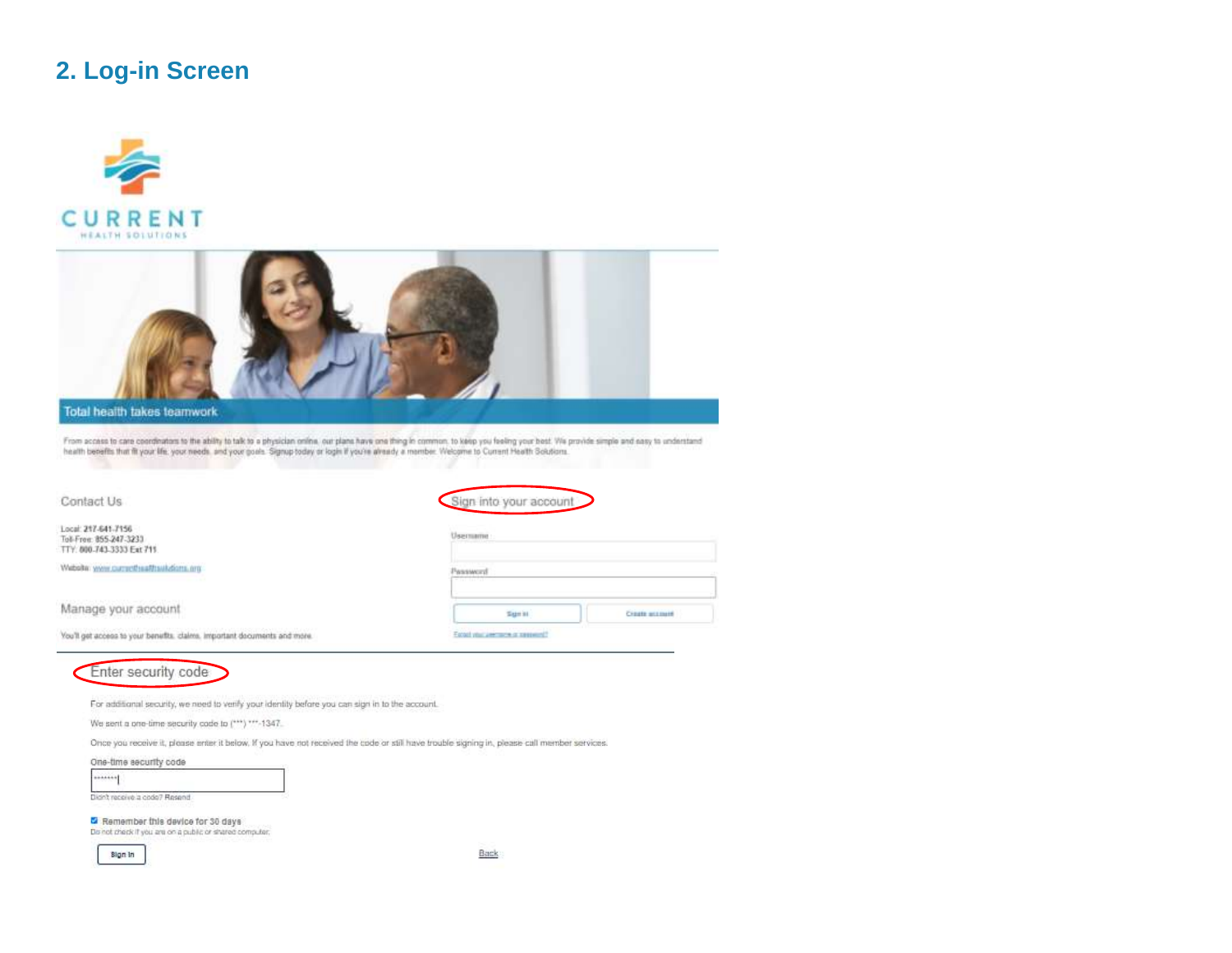## **3. Home, Coverage & Benefits and Claim**



Manage your health & wellness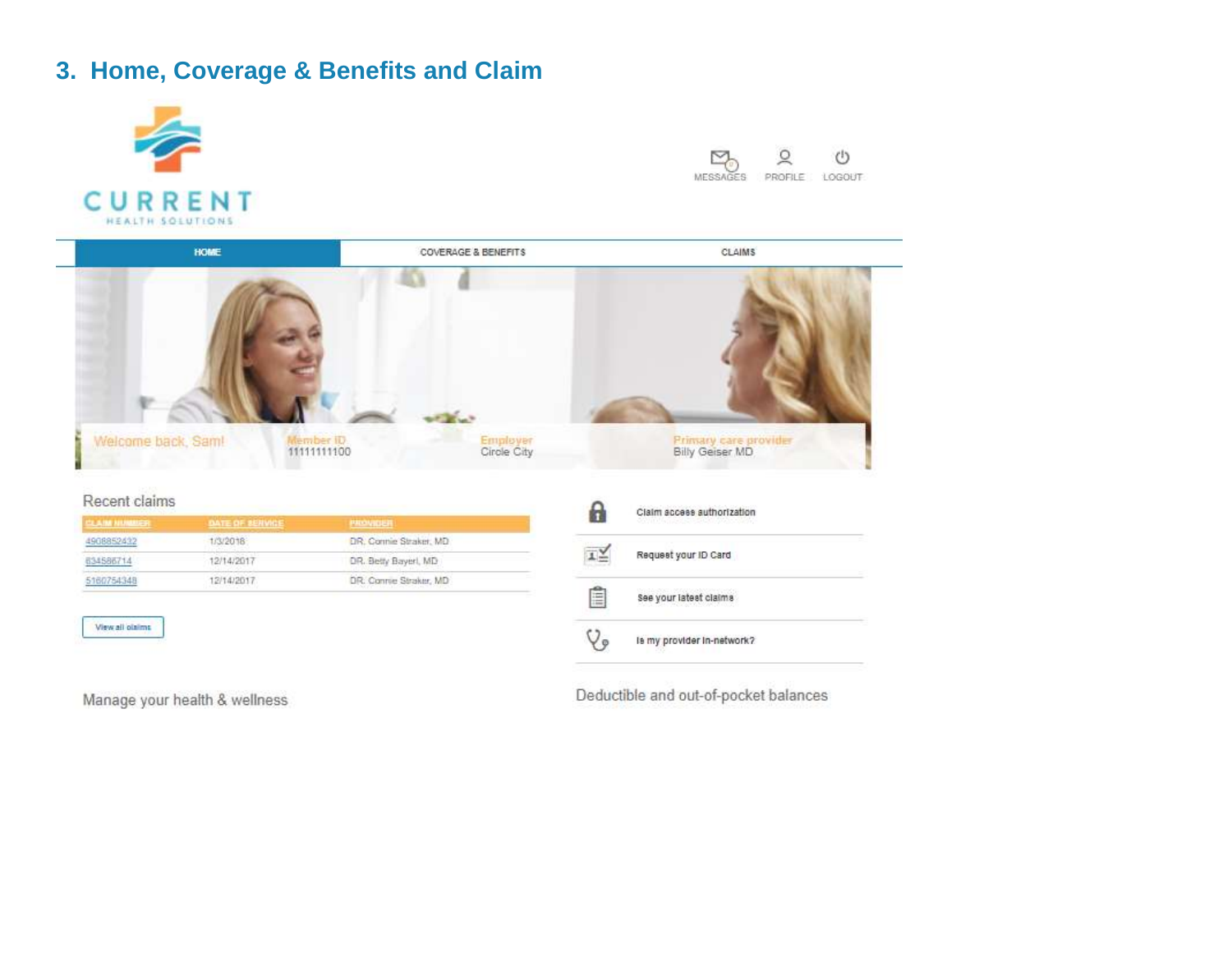The member can click on a message to see the details.

| <b>CURRENT</b><br>HEALTH SOLUTIONS |               |                                |                 | <b>MESSAGES</b> | PROFILE<br>LOGOUT |
|------------------------------------|---------------|--------------------------------|-----------------|-----------------|-------------------|
| HOME                               |               | <b>COVERAGE &amp; BENEFITS</b> |                 | <b>CLAIMS</b>   |                   |
| Messages                           |               |                                |                 |                 |                   |
| Filter Messages                    |               |                                |                 |                 |                   |
| $P$ Search by Tracking # $\vee$    | <b>Search</b> | Sort Results Tracking # V      | Descending V    |                 |                   |
| Message List                       |               |                                |                 |                 |                   |
| 4 Inbox (0) # Sent & Archived      |               |                                |                 |                 |                   |
| $\Box$                             | FROM          | <b>DATE:</b>                   | <b>TRACKING</b> | <b>ATATUA</b>   |                   |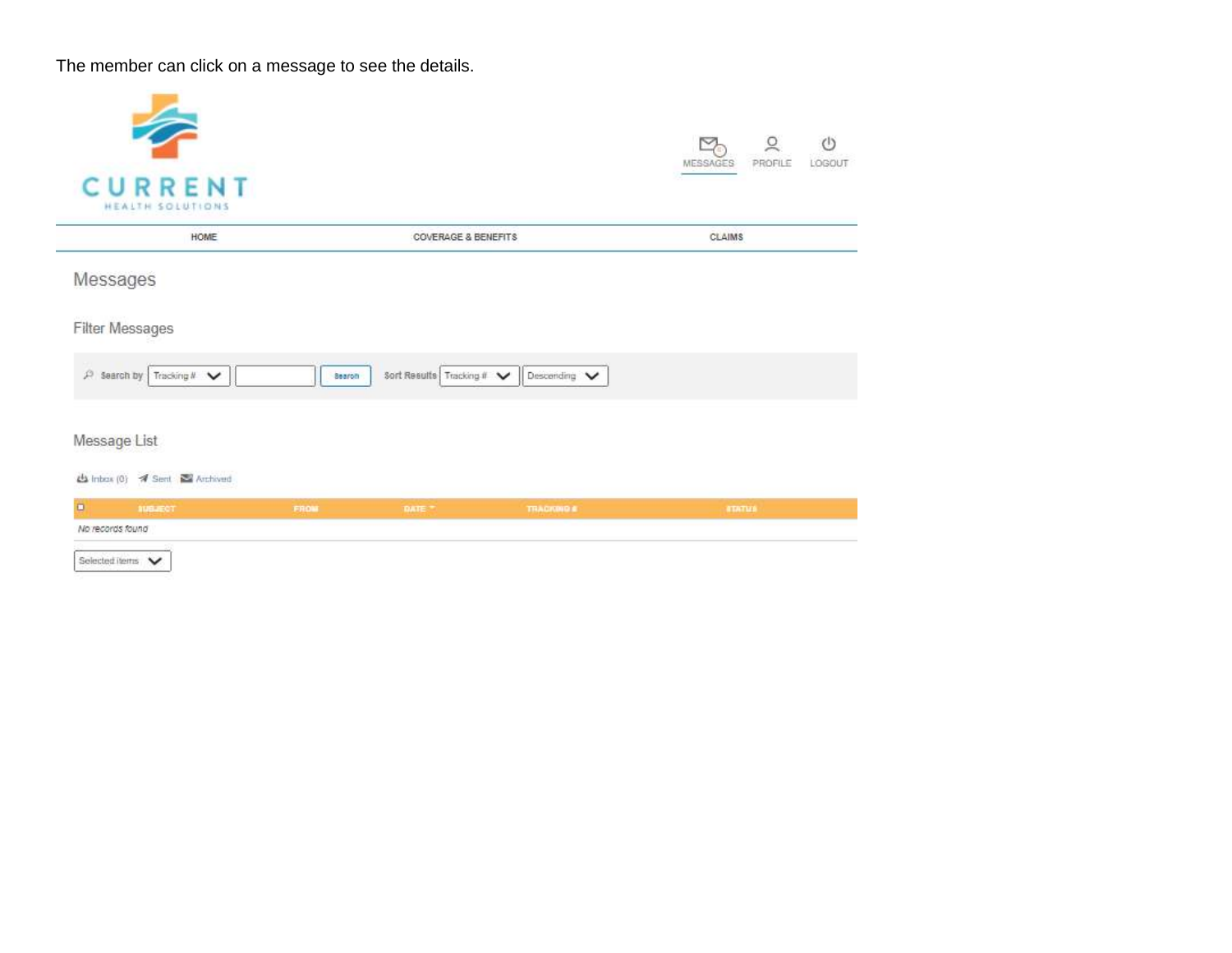In the Member Profile screen, the member can manage his profile and security options.

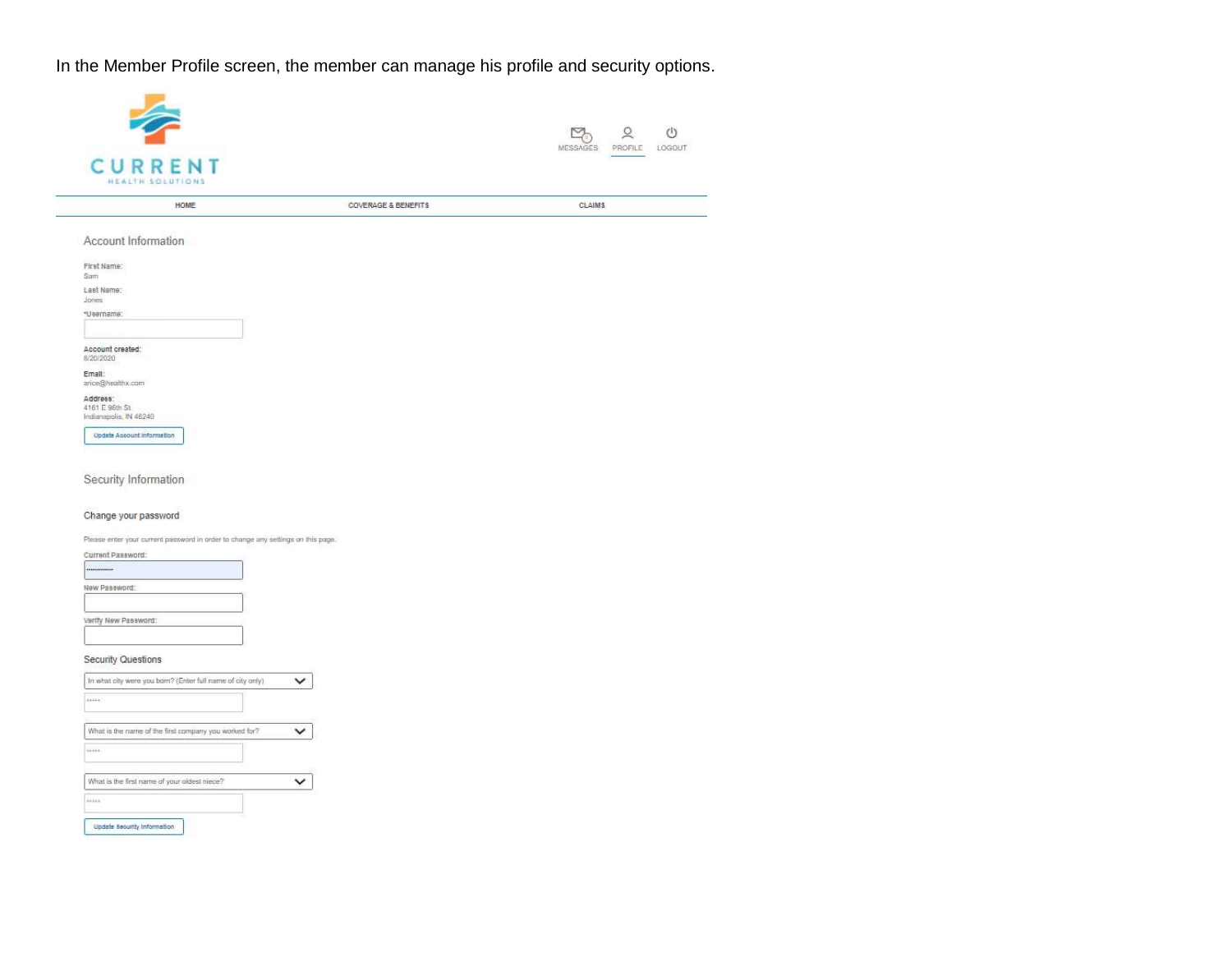From the Home Screen, the member can click the *View All Claims* which navigates the member to the Claims tab which displays all claims and there is a filter feature to assist with searching.

| <b>CURRENT</b><br>HEALTH SOLUTIONS |                                | $\frac{1}{2}$ 2<br>$\circlearrowleft$<br>PROFILE<br>LOGOUT<br>MESSAGES |
|------------------------------------|--------------------------------|------------------------------------------------------------------------|
| HOME                               | <b>COVERAGE &amp; BENEFITS</b> | <b>CLAIMS</b>                                                          |
| Claims                             |                                |                                                                        |
| <b>Filter Claims Results</b>       |                                |                                                                        |
| By Date:                           | By Claim Number:               |                                                                        |
| Select Member<br>All               | Claim Numbers<br>$\check{ }$   |                                                                        |
| Begin Date                         |                                |                                                                        |
| End Date                           | One claim number per line      |                                                                        |
| Search <sup>1</sup>                | <b>Baaron</b>                  |                                                                        |
| Recet Filters / View All           |                                |                                                                        |
| Showing S Claims for All Users     |                                |                                                                        |

| Export Results (CSV) |                     |                     |                     |                        |  |
|----------------------|---------------------|---------------------|---------------------|------------------------|--|
| <b>CLAIM NUMBER</b>  | <b>PATIENT NAME</b> | <b>IERVICE DATE</b> | <b>TOTAL CHARGE</b> | <b>PROVIDER</b>        |  |
| 4908852432           | Jones, Daniel       | 1/3/2018            | \$485,23            | DR: Connie Straker, MD |  |
| 634586714            | Jones, Sam          | 12/14/2017          | \$9,831.72          | DR. Betty Bayerl, MD   |  |
| 5160754348           | Jones. Daniel       | 12/14/2017          | \$6,233.72          | DR. Connie Straker, MD |  |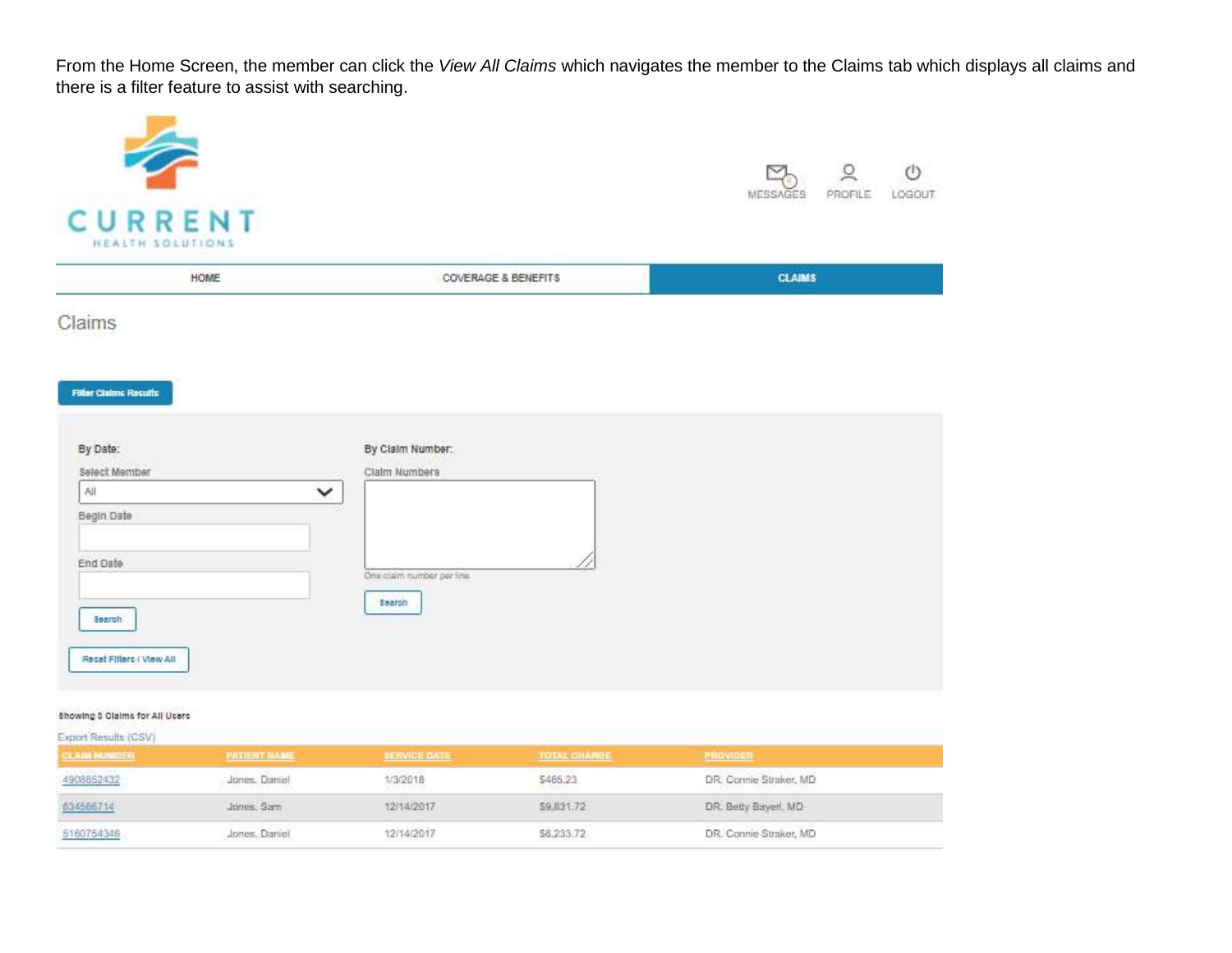A member can grant other members access to their own data, by clicking on *Claims Access Authorization*.



Manage your health & wellness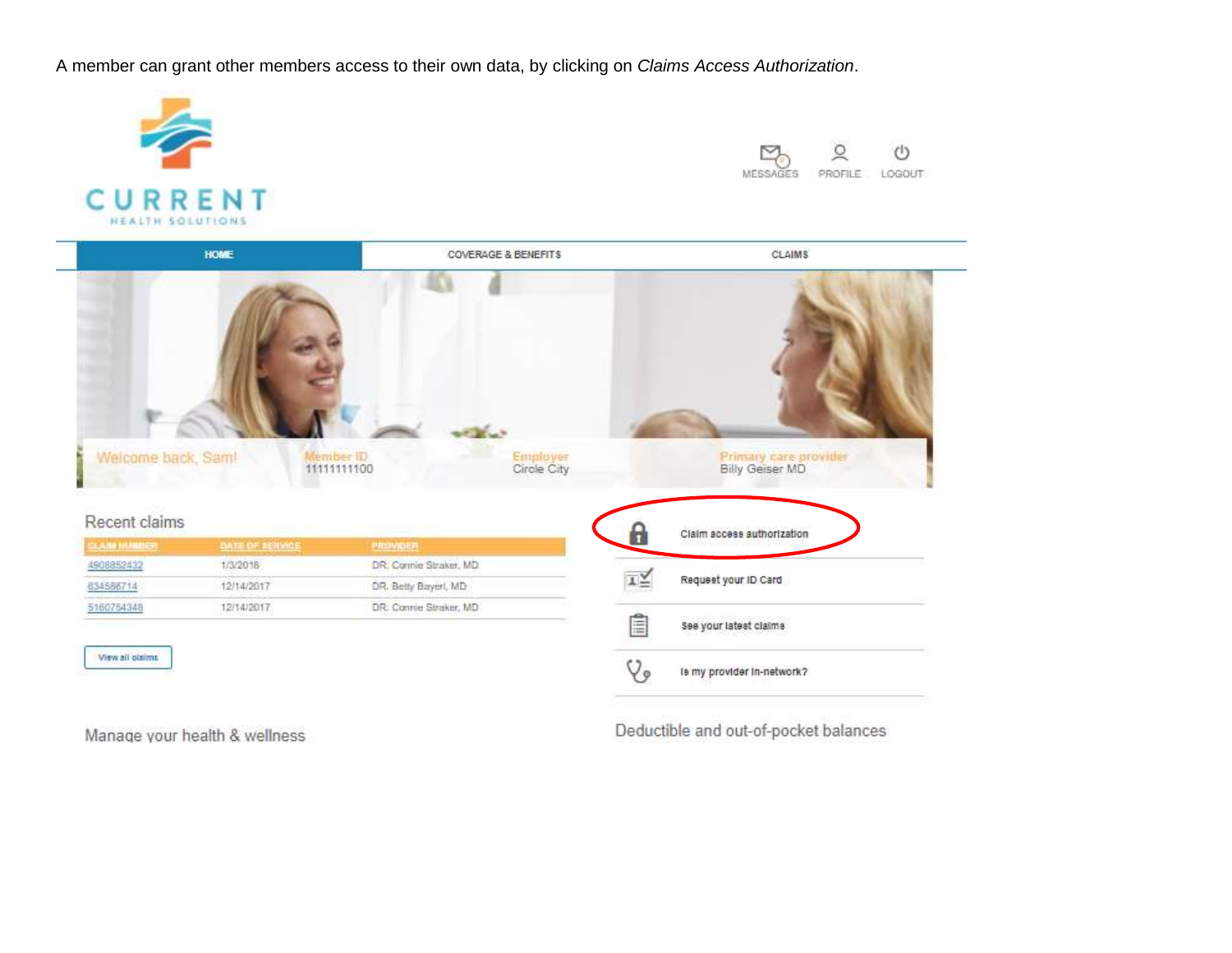That screen displays all members on the plan and which access they would like to grant.

|                                    |                                | U<br>LOGOUT<br>PROFILE<br>MESSAGES                 |  |
|------------------------------------|--------------------------------|----------------------------------------------------|--|
| <b>CURRENT</b><br>HEALTH SOLUTIONS |                                | <b>Market College College</b><br><u> TRANSPORT</u> |  |
| <b>HOME</b>                        | <b>COVERAGE &amp; BENEFITS</b> | CLAIMS                                             |  |

Due to HIPAA privacy rules, you or your family members are not able to view online claims information for your spouse or dependent over age 18 without their consent.

Grant/Deny Access: If you would like to authorize your family members access to your online claims information, you may do so by clicking on the Grant button below next to their name. You are also able to Deny access to your online claims information. Note: You are only able to grant/deny access to family members that have an online account.

Request Access; if you would like to request access to one of your family members online claims information, you may click on Request Access, next to their name below, and send an email to your family member requesting they authorize your access. They will need to sign up for an online account to grant your access to their information,

#### Access to Your Account

÷

Grant or deny members on your account access to your personal health information.

| Elizabeth Jones           | O Grant Accesa   O Deny Access |
|---------------------------|--------------------------------|
| Daniel Jones              | O Grant Access   O Deny Access |
| Allcla Jones (No Account) | Grant Access   Deny Access     |

#### Request Access

Your family member will receive an email asking them to login to the site and grant you access.

O Elizabeth Jones O Daniel Jones O Allcla Jones

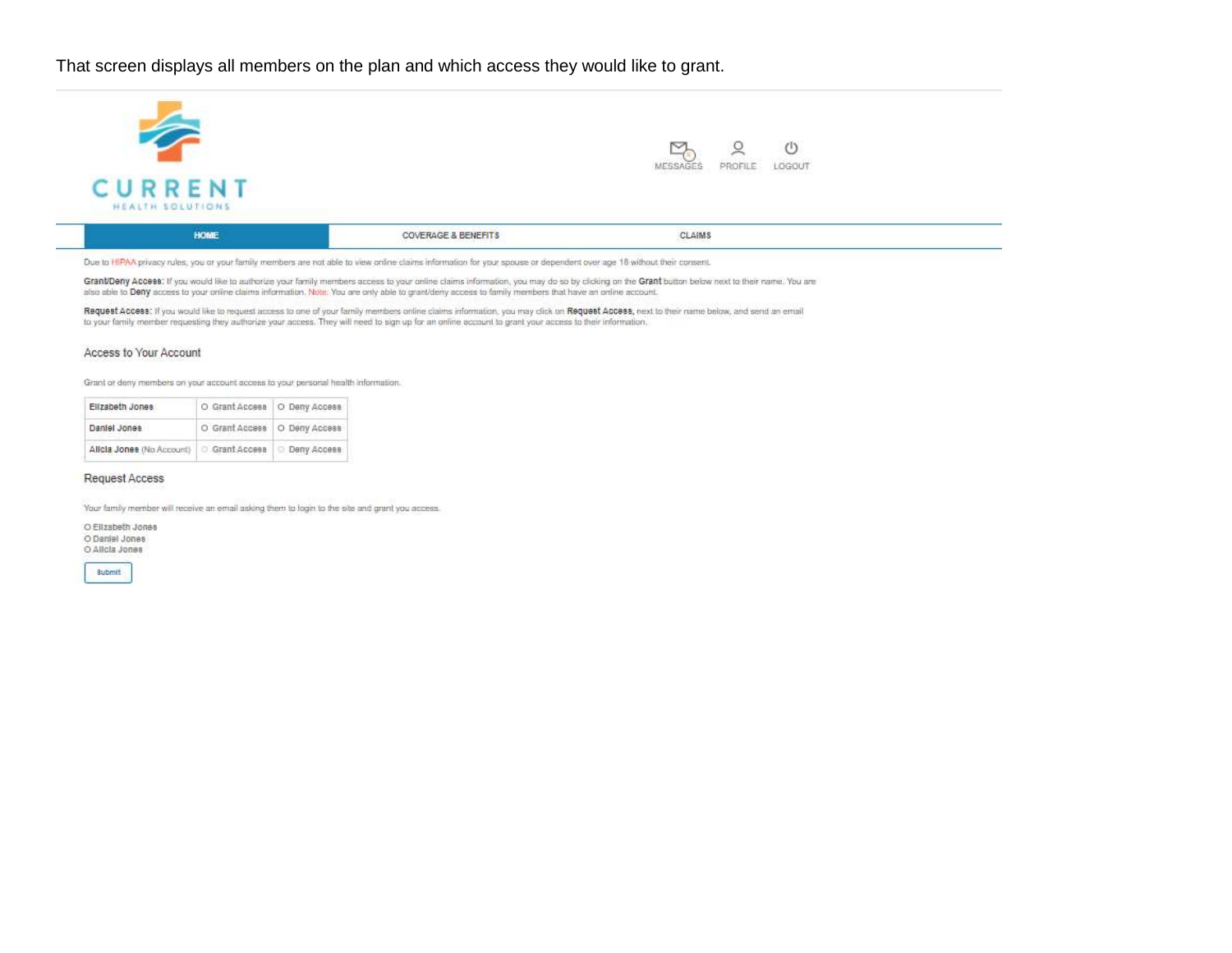## **4. Request an ID Card**

A member can request an ID Card by clicking on *Request your ID Card*.



Manage your health & wellness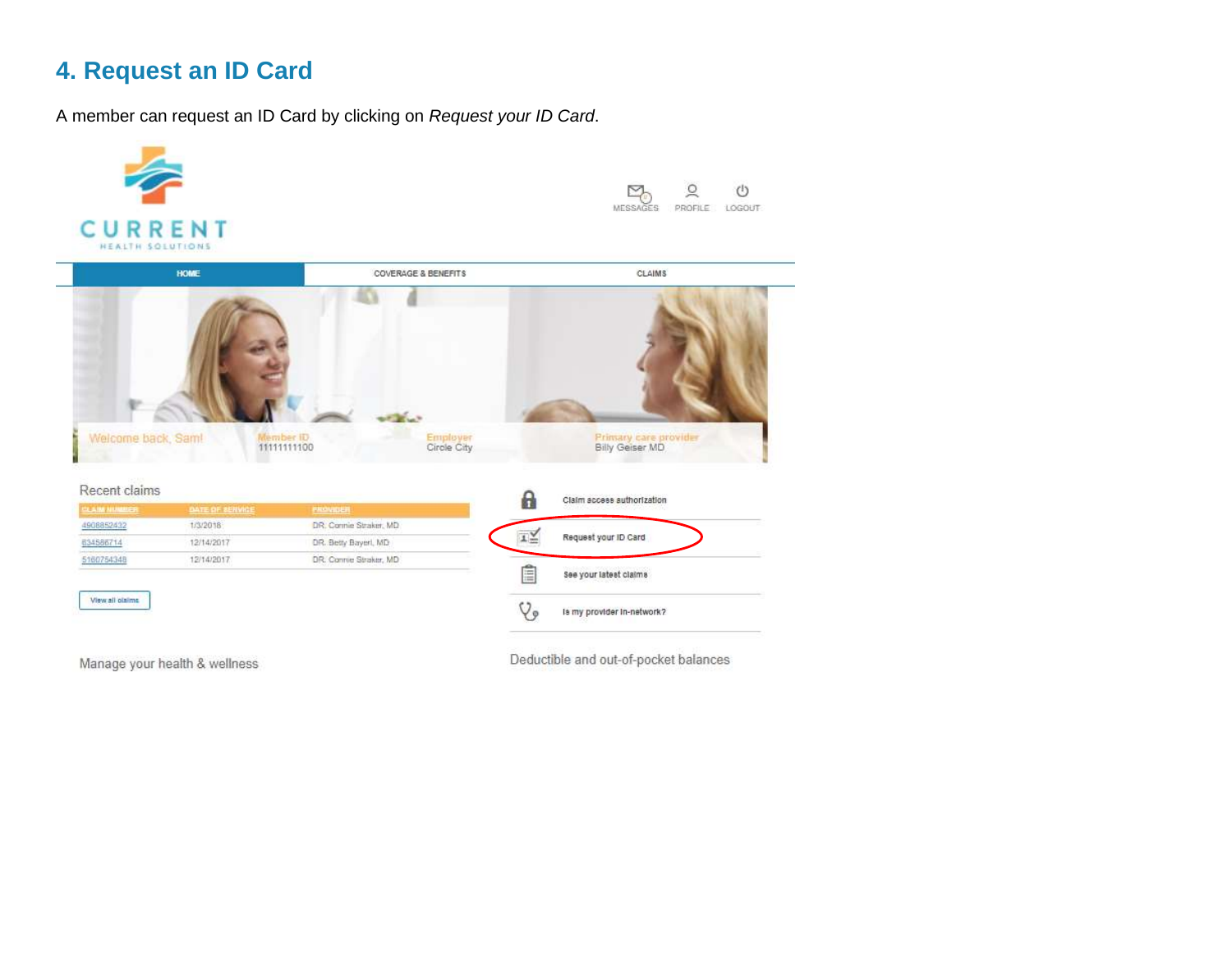Request and ID Card populates these fields from the Member's Profile. The member chooses the quantity of cards requesting, then clicks on the *Submit* button.

## **Member ID Card Request**

| Member First Name:*                                      |
|----------------------------------------------------------|
| Sam                                                      |
| Member Last Name:*                                       |
| Jones                                                    |
| Member ID:*                                              |
| 11111111100                                              |
| Group Number:*                                           |
| 100                                                      |
| Number of eards requested:*<br>- Select One -<br>E-mail: |
| arice@healthx.com                                        |
| Baok<br><b>Submit</b>                                    |

## Once submitting the request, an acknowledgement pops up.

Tracking #10725768 Sent by Admin Team on 10/29/2020.  $-11$ Member ID Card Reply Thank you. Your request has been submitted. Thank you. Your request has been submitted. Request Date:<br>10/20/2020 Member First Name: Sam Member Last Name: Jones Member ID:<br>fffffffff60 Group Number:<br>100 Usemame: test samjones Number of cards requested:  $\overline{\mathbf{z}}$ E-mail: ance@heathic.com Thank you for submitting your ID Card request. The cards will be sent as soon as possible. If we have any issues with the request, we will contact you via email.

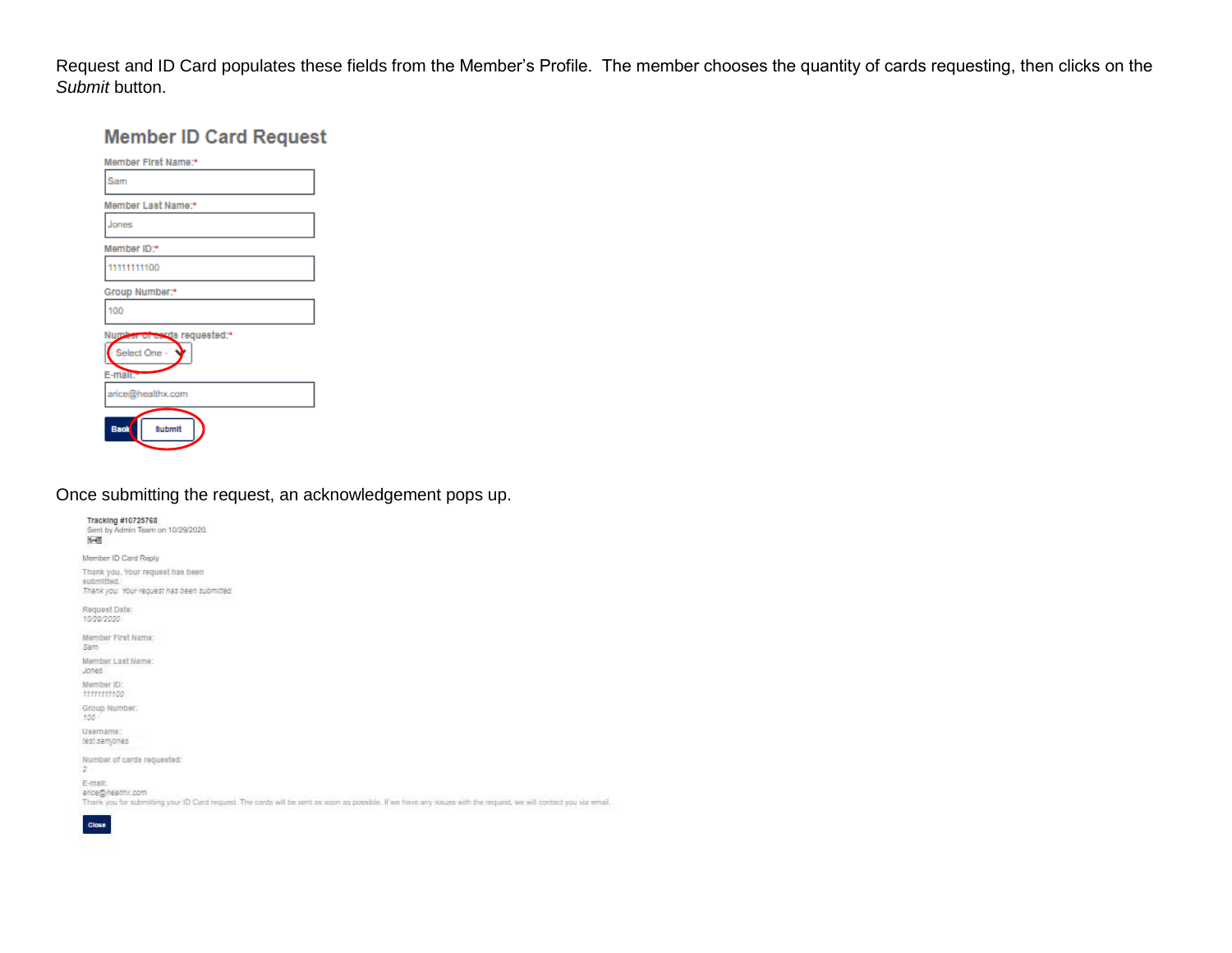## **5. View Claims**

The member has the option to navigate to their claims also by clicking on *See your latest claims* button.



Manage your health & wellness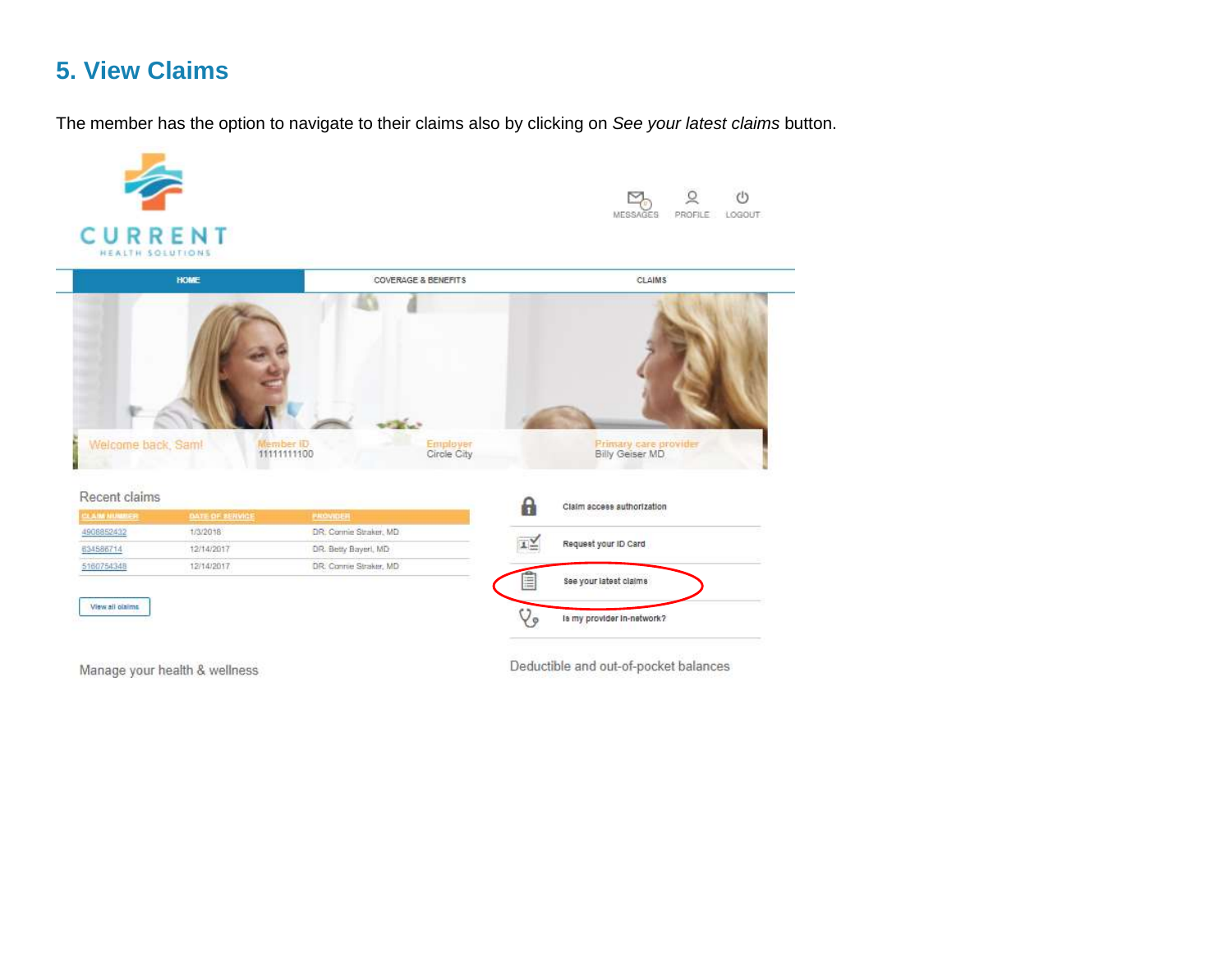## **5. Find a Provider**

The member can access the Provider Directory by clicking on the *Is my provider in-network* and completing the form.



Manage your health & wellness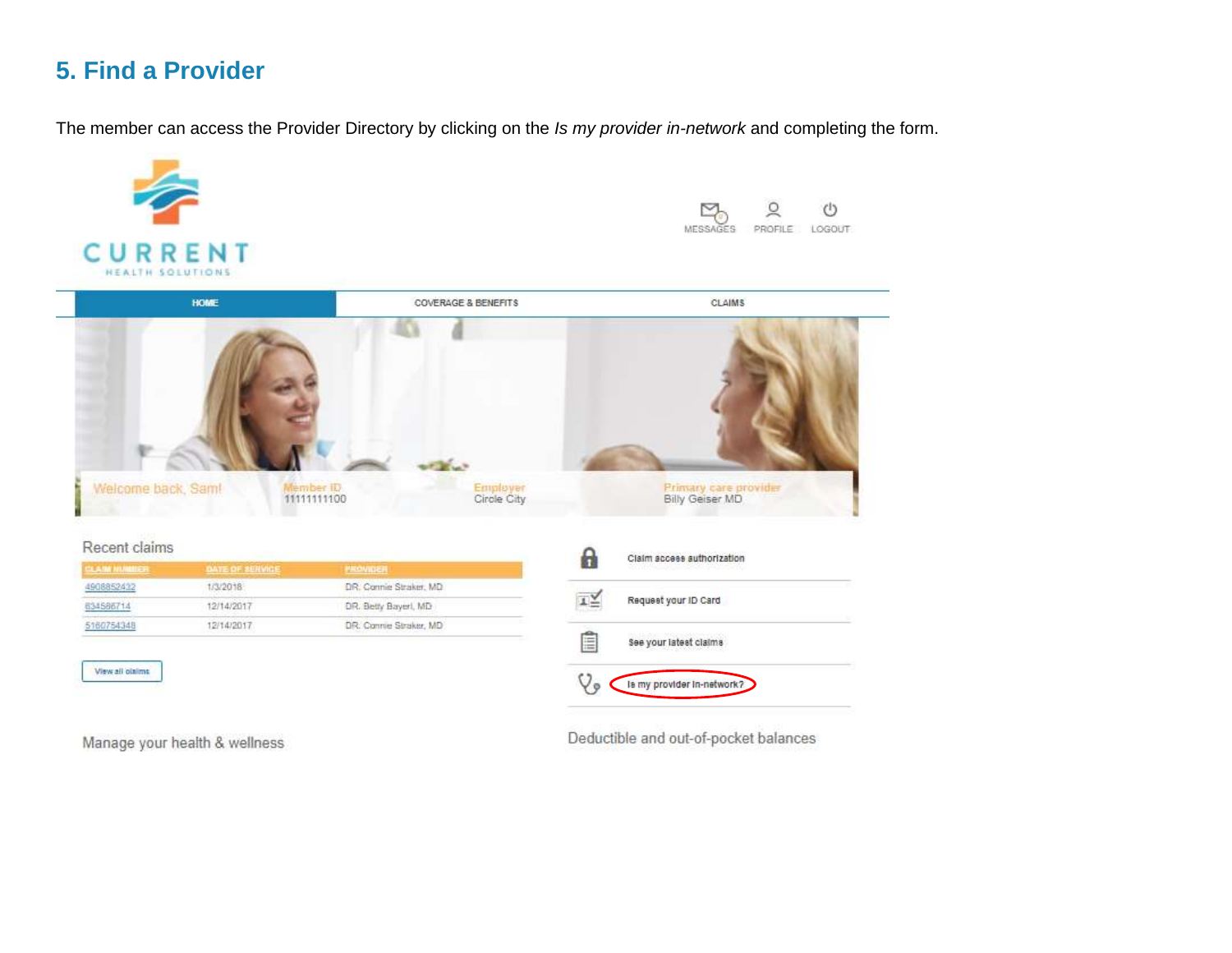| <b>HOME</b>                | <b>COVERAGE &amp; BENEFITS</b> | <b>CLAIMS</b> |
|----------------------------|--------------------------------|---------------|
|                            |                                |               |
|                            |                                |               |
| Is my provider in-network? |                                |               |

| First Name:           |
|-----------------------|
| Sam                   |
| Last Name:            |
| Jones                 |
| Member ID:*           |
| 11111111100           |
| PCP Name:*            |
| John Smith            |
| PCP Location:         |
| Columbus, INdiana     |
| Other:                |
|                       |
|                       |
|                       |
|                       |
| <b>Submit</b><br>Baok |

A message is sent to CHS Member Services making the inquiry and an acknowledgement will be displayed.

| <b>HOME</b>                                                    | <b>COVERAGE &amp; BENEFITS</b> | <b>CLAIMS</b> |  |
|----------------------------------------------------------------|--------------------------------|---------------|--|
| Tracking #10725845<br>Sent by Sam Jones on 10/29/2020.<br>$-1$ |                                |               |  |
| Is my provider in-network?                                     |                                |               |  |
| First Name:<br>Sam                                             |                                |               |  |
| Last Name:<br>Jones                                            |                                |               |  |
| Member ID:<br>1111111100                                       |                                |               |  |
| PCP Name:<br>John Smith                                        |                                |               |  |
| PCP Location:<br>Columbus, INdiana                             |                                |               |  |
|                                                                |                                |               |  |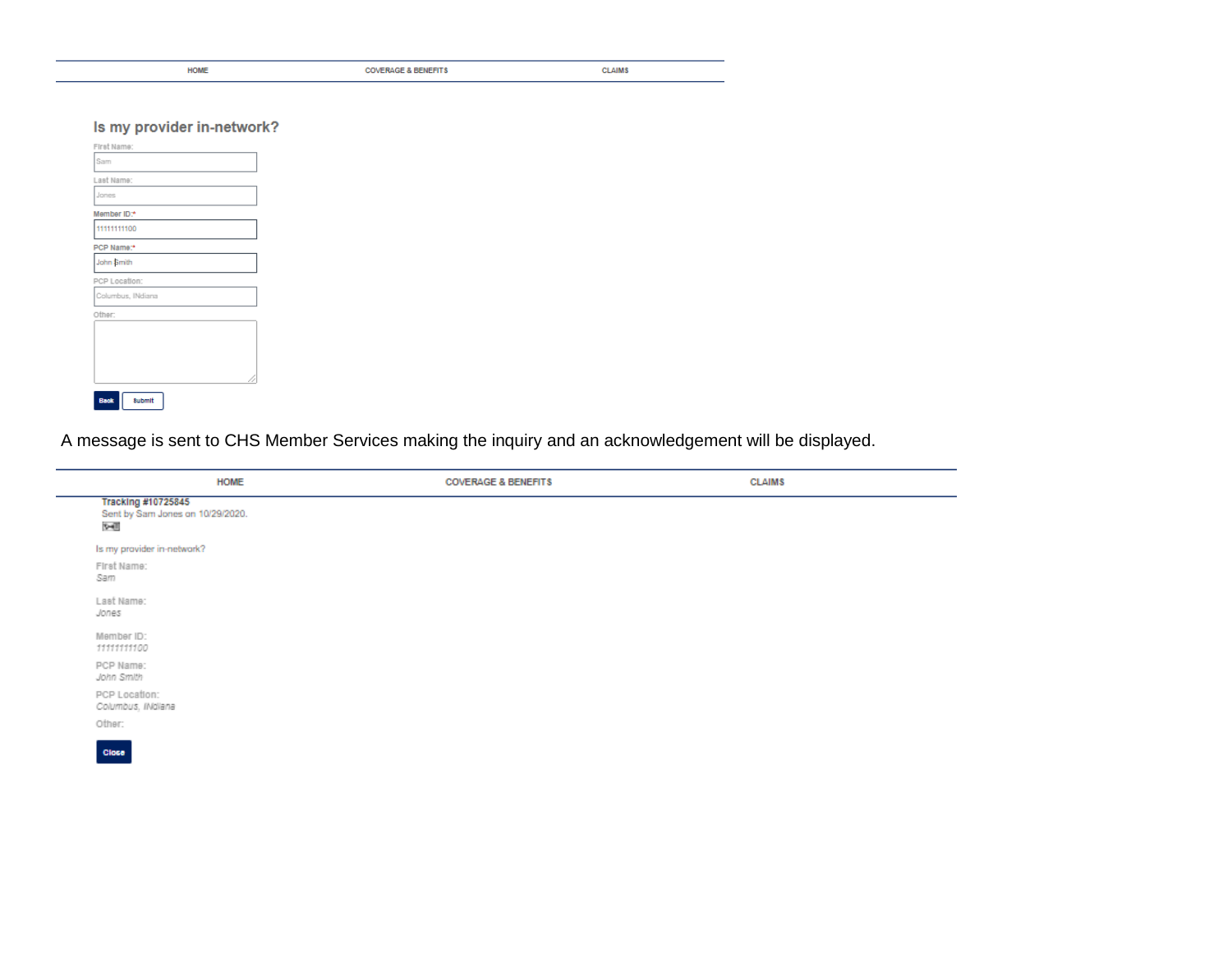## **6. Deductible and out-of-pocket balances**

By clicking *View all balances*, it will navigate the member to the Coverages and Benefits Tab.

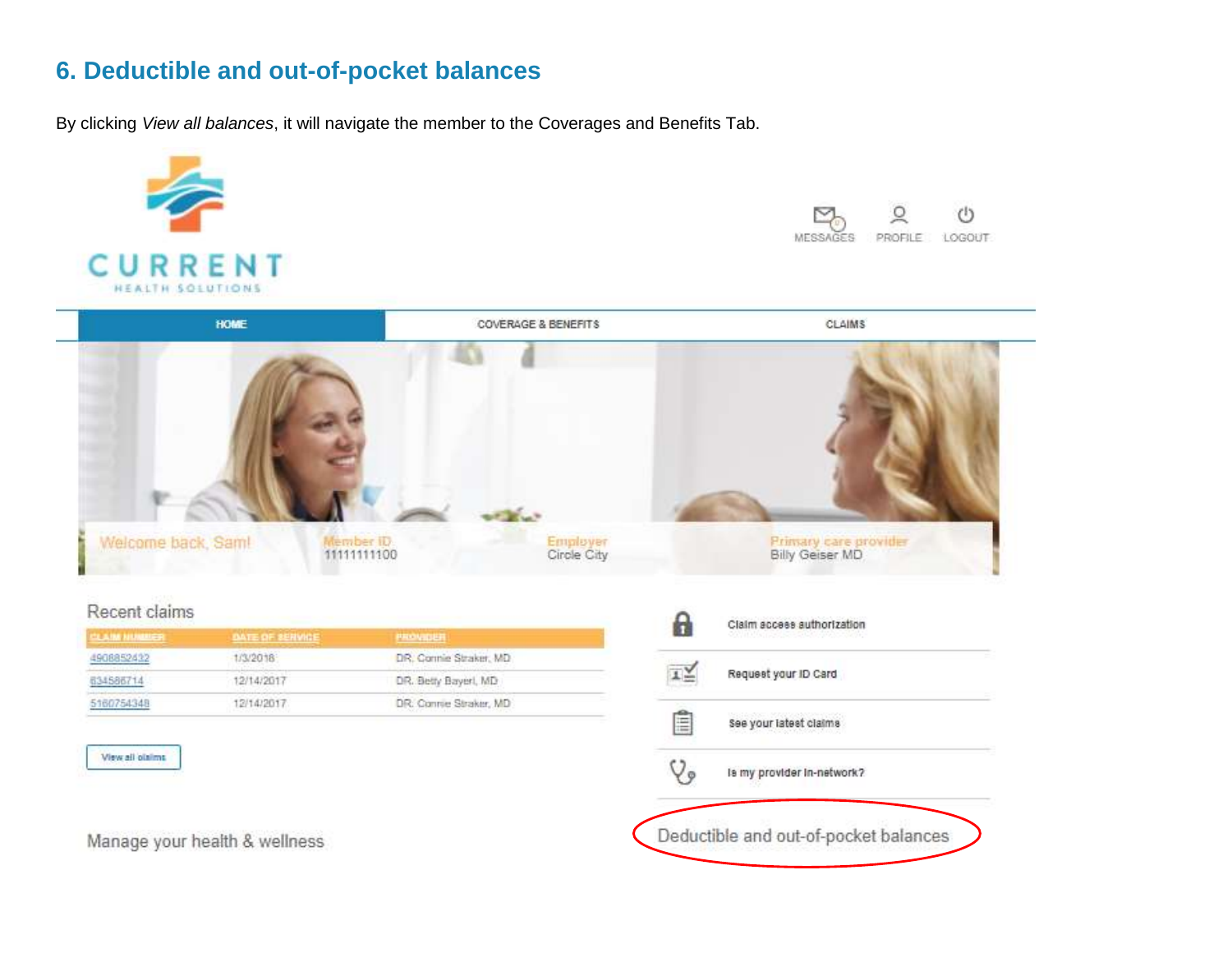## **7. Coverage and Benefits Tab**

This tab will display the member's provider and demographics.

| Viewing Information for:<br>Sam Jones      | $\checkmark$ |                             |                                 |
|--------------------------------------------|--------------|-----------------------------|---------------------------------|
|                                            |              |                             |                                 |
| View my ID Card                            |              |                             |                                 |
| Coverages and benefits                     |              |                             |                                 |
|                                            |              |                             |                                 |
| I have a general plan or coverage question |              |                             |                                 |
|                                            |              |                             |                                 |
|                                            |              |                             |                                 |
| Personal Info                              |              |                             |                                 |
| Member Name:                               | Sam Jones    | Relationship to Subscriber: | Insured (Policyholder/Employee) |
| Member ID:                                 | 11111111100  | SSN:                        | 111111110                       |
| Date of Birth                              | 1/5/1962     | Gender:                     | M                               |
| Disabled:                                  |              |                             |                                 |
|                                            |              |                             |                                 |
|                                            |              |                             |                                 |
|                                            |              |                             |                                 |

| Main Address 1:     | 4161 E 96th St |
|---------------------|----------------|
| Main Address 2:     |                |
| Main City:<br>_____ | Indianapolis   |
| Main State:         | IN             |
| Main Zip:           | 46240          |

### Plan Info

| Group Name:    | Circle City                     | Group Number:  |          |
|----------------|---------------------------------|----------------|----------|
| Member Number: | 11111111100                     | Date of Birth: | 1/5/1982 |
| Relationship:  | Insured (Policyholder/Employee) |                |          |